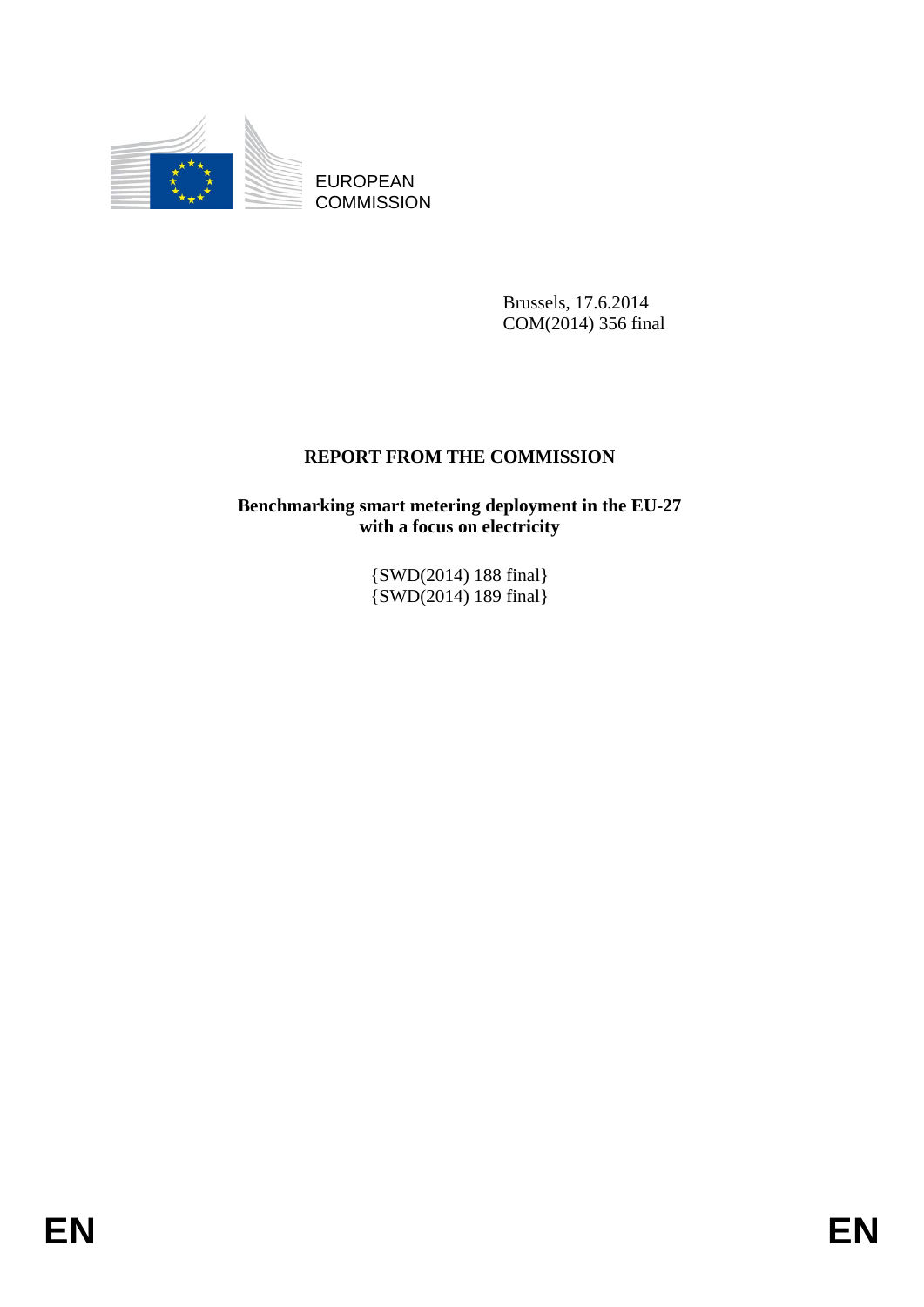## **REPORT FROM THE COMMISSION**

**Benchmarking smart metering deployment in the EU-27 with a focus on electricity**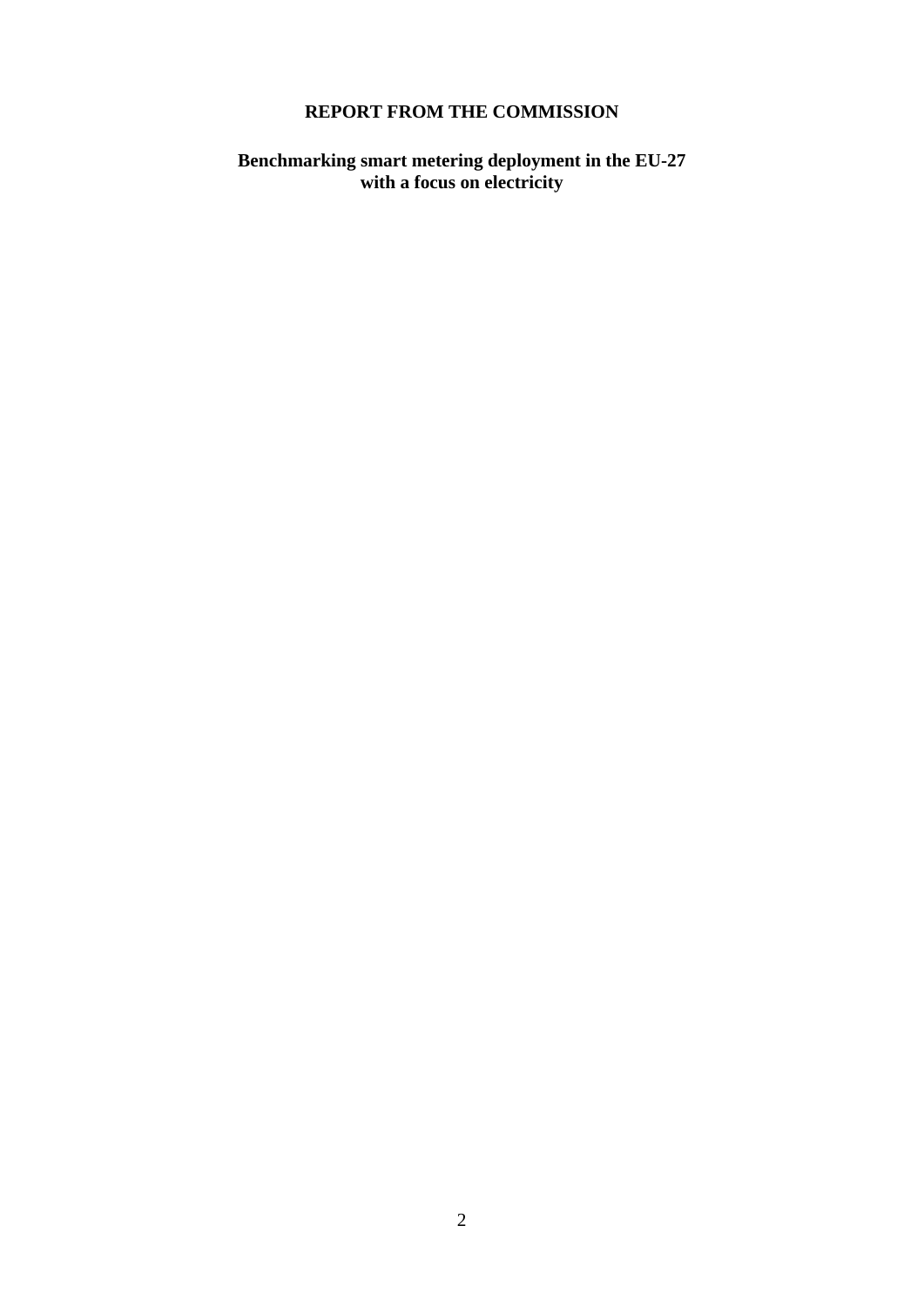## *Objective*

The aim of this report is to measure progress on the deployment of intelligent metering in EU Member States in line with the provisions of the Third Energy Package<sup>1</sup>. Subject to the outcome of a possible economic assessment of long-term costs and benefits, Member States are required to prepare a timescale (of up to 10 years in the case of electricity) for the deployment of intelligent metering systems<sup>2</sup>. This report looks at progress in the EU-27<sup>3</sup> to date and frames recommendations for the way forward.

There are two Staff Working Documents accompanying this report. They present the state-ofplay of smart metering implementation in the EU, and include an overview of the cost-benefit analyses conducted by Member States along with related country-specific data.

#### *Smart metering in EU legislation*

The Third Energy Package requires Member States to ensure implementation of intelligent metering systems for the long-term benefit of consumers. This implementation may be conditional on a positive economic assessment of the long-term costs and benefits (costbenefit analysis – CBA) to be completed by 3 September 2012. For electricity, there is a target of rolling out at least 80% by 2020, of the positively assessed cases.

Furthermore, in line with the spirit, and complementing the provisions of the Third Package, the Energy Efficiency Directive<sup>4</sup> supports the development of energy services based on data from smart meters, demand response<sup>5</sup> and dynamic prices. It does that while respecting and promoting individuals' right to the protection of personal data as enshrined in Article 8 of the Charter of Fundamental Rights of the European Union (the Charter), as well as ensuring a high level of consumer protection (Article 38 of the Charter).

The Third Energy Package does not set a specific implementation target for smart metering in the gas sector, but the Retail Markets Interpretative Note<sup>6</sup> states that it should be achieved in a 'reasonable period of time'.

#### *Progress on smart metering deployment in the EU-27*

Analysis shows that appreciable progress has been made. Following positive CBAs for electricity in over two thirds of cases, Member States are now committed to proceeding with (or have already completed) the roll-out of smart metering. There are close to 45 million smart meters already installed in three Member States (Finland, Italy and Sweden),

**<sup>.</sup>** 1 Annex I.2 to the Electricity Directive (2009/72/EC) and the Gas Directive (2009/73/EC).

 <sup>&#</sup>x27;Smart metering system' or 'intelligent metering system' means an electronic system that can measure energy, consumption, providing more information than a conventional meter, and can transmit and receive data using a form of electronic communication — definition from Article 2, point 28 of the Energy Efficiency Directive (2012/27/EU), OJ L315, 14.11.2012, p.1.<br><sup>3</sup> EU 27: Austria Balaium Pulascia Currus the Graph Bala

EU-27: Austria, Belgium, Bulgaria, Cyprus, the Czech Republic, Denmark, Estonia, Finland, France, Germany, Greece, Hungary, Ireland, Italy, Latvia, Lithuania, Luxembourg, Malta, the Netherlands, Poland, Portugal, Romania, Slovakia, Slovenia, Spain, Sweden and the United Kingdom. Croatia was not covered in the analysis as the main data collection was carried out before its accession.

Energy Efficiency Directive (2012/27/EU).

 <sup>&#</sup>x27;Demand response' is to be understood as voluntary changes by end-consumers of their usual electricity use patterns - in response to market signals (such as time-variable electricity prices or incentive payments) or following the acceptance of consumers' bids (on their own or through aggregation) to sell in organised energy electricity markets their will to change their demand for electricity at a given point in time. Accordingly, demand response should be neither involuntary nor unremunerated. (Staff Working Document 05.11.2013).

Interpretative Note on Directive 2009/72/EC concerning common rules for the internal market in electricity and Directive 2009/73/EC concerning common rules for the internal market in natural gas, Staff Working Paper, 22.01.2010.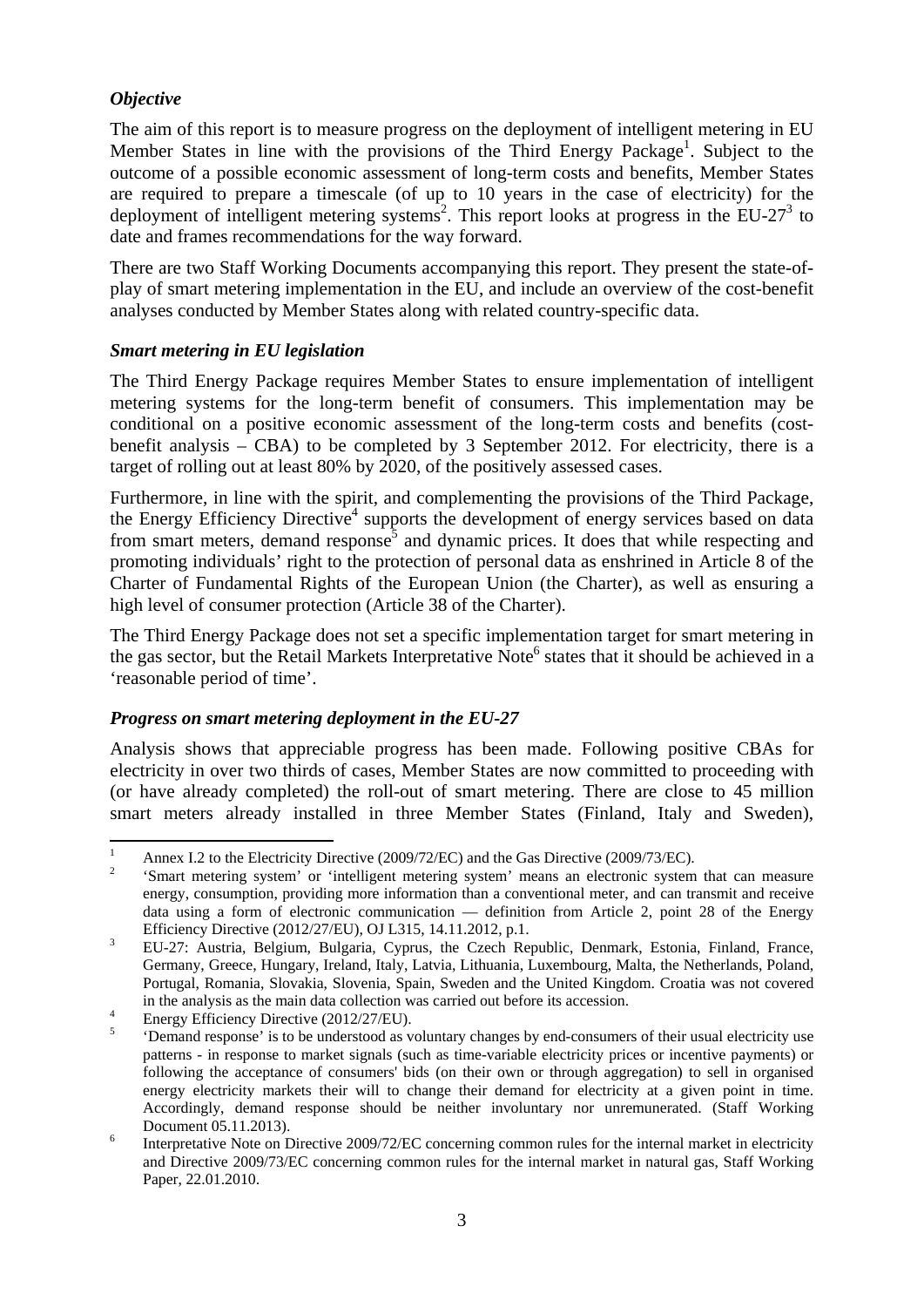representing 23% of envisaged installation in the EU by 2020. According to our estimates, the roll-out commitments amount to an investment of around €45 billion for the installation by 2020 of close to 200 million smart meters for electricity (representing approximately 72% of all European consumers) and 45 million meters (around 40% of consumers) for gas. These figures are encouraging. They demonstrate that where roll-out of smart metering is positively assessed, the expected penetration rate for electricity in these Member States exceeds the Third Energy Package target of 80% but falls short of an EU-wide penetration rate of 80%. This also indicates that the business case for rolling out smart metering is not yet overwhelming throughout Europe, and this is something more of a challenge in the case of gas.

## *Overview of the benchmarking results*

The results of Member States' cost-benefit analyses are as follows:

## *Electricity*

- 16 Member States (Austria, Denmark, Estonia, Finland, France, Greece, Ireland, Italy, Luxemburg, Malta, Netherlands, Poland, Romania, Spain, Sweden and the  $UK<sup>7</sup>$ ) will proceed with large-scale roll-out of smart meters by 2020 or earlier, or have already done so. In two of them, namely in Poland and Romania, the CBAs yielded positive results but official decisions on roll-out are still pending;
- In seven Member States (Belgium, the Czech Republic, Germany, Latvia, Lithuania, Portugal, and Slovakia), the CBAs for large-scale roll-out by 2020 were negative or inconclusive, but in Germany, Latvia and Slovakia smart metering was found to be economically justified for particular groups of customers;
- For four Member States (Bulgaria, Cyprus, Hungary and Slovenia), the CBAs or rollout plans were not available at the time of writing<sup>8</sup>; and
- Legislation for electricity smart meters is in place in the majority of Member States, providing for a legal framework for deployment and/or regulating specific matters such as timeline of the roll-out, or setting technical specifications for the meters, etc. Only five Member States (Belgium, Bulgaria, Hungary, Latvia and Lithuania), have no such legislation in place.

#### *Gas*

- Five Member States (Ireland, Italy, Luxembourg, the Netherlands and the UK) have decided to roll-out smart meters by 2020 or earlier;
- Two Member States (France and Austria) have plans to proceed with a large-scale roll-out but have yet to take official decisions;
- In 12 Member States (Belgium, the Czech Republic, Denmark, Finland, Germany, Greece, Latvia, Portugal, Romania, Slovakia, Spain and Sweden), the results of the CBA were negative; while

<sup>-&</sup>lt;br>7 Data on the United Kingdom-Great Britain (UK-GB) are discussed throughout the report as representative of the UK. The region of Northern Ireland (NI), in terms of overall metering points, represent a very small proportion of the overall UK figure – around 1.5% of the UK total - and therefore it is not reflective of the Member State position as a whole. Furthermore, it is rather difficult to generate data which are representative of the whole UK due to the varying methodologies as well as differences in the energy markets between NI and GB. The specific NI position is also captured as it is incorporated in the respective

Country Fiches' Staff Working Document accompanying this report. 8 Hungary notified the Commission services of its cost-benefit-analysis in December 2013. The current report and accompanying Staff Working Documents refer to CBA data available by the end of July 2013.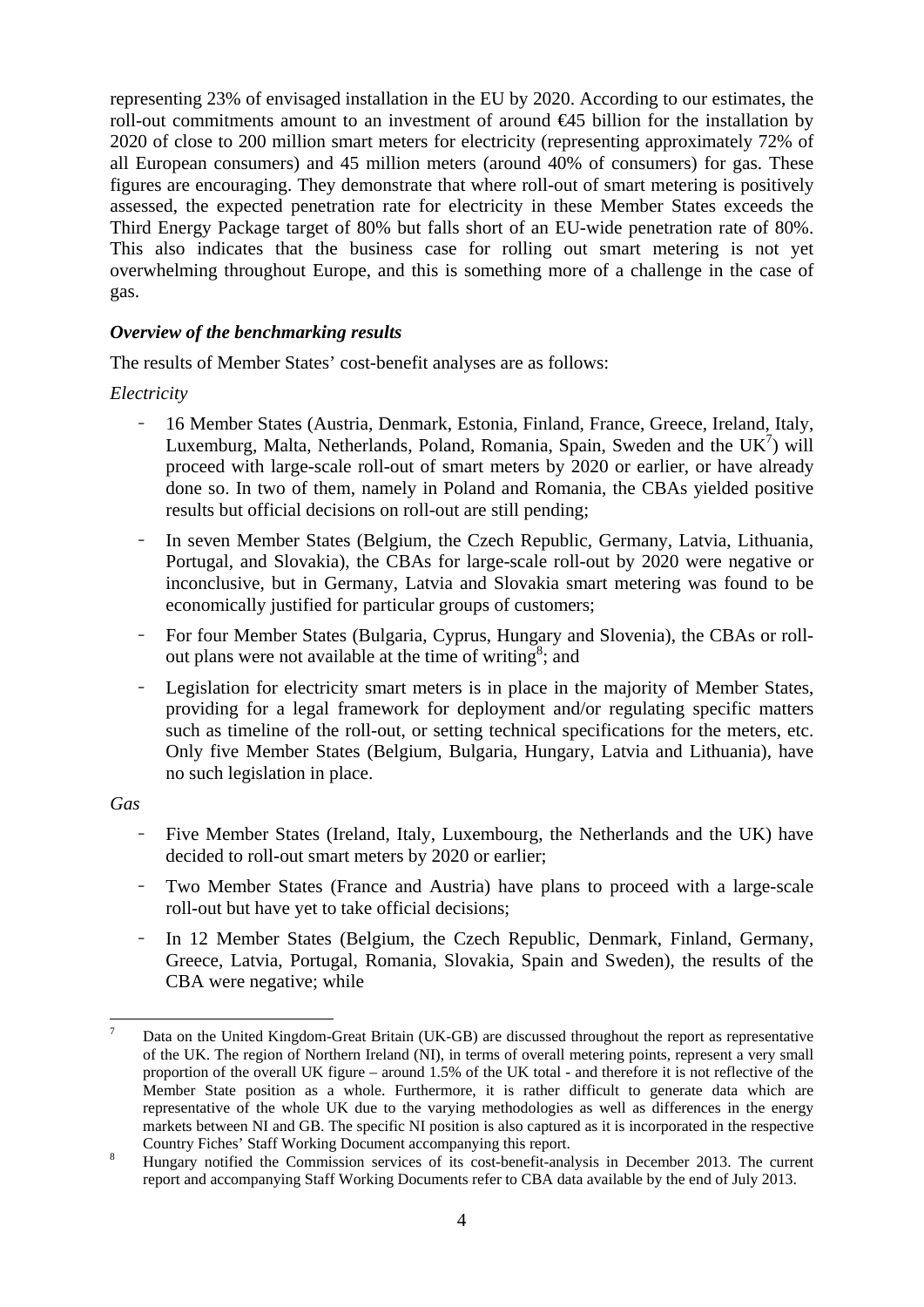- The other Member States have yet to conclude their assessment (n.b. there is no gas network in Cyprus or Malta).

## *Electricity meter ownership and data handling*

- In 15 out of the 16 Member States that have decided to proceed with a large-scale rollout, the distribution system operators (DSOs) are responsible for implementation and own the meters, so the operation is to be financed through network tariffs;
- In four Member States (Denmark, Estonia, Poland and the UK) data will be handled by an independent central data hub; and
- A similar picture applies in the Member States not proceeding (at least under current conditions) with large-scale roll-outs by 2020 where – with the exception of the Czech Republic, Germany and Slovakia, where alternative options for data handling are being considered – the DSOs may also be responsible for implementation, ownership and data handling.

#### *Smart metering — of value to the consumer and to the energy system*

While divergence in key roll-out parameters calls for caution [\(Table 1](#page-4-0) and [Table 2\),](#page-5-0) available data indicate that a smart metering system could cost on average  $\epsilon$ 200 to  $\epsilon$ 250 per customer. Cost per metering point ranges from under  $\in$  100 ( $\in$  7 in Malta,  $\in$  4 in Italy) to  $\in$  766 in the Czech Republic.

<span id="page-4-0"></span>

| Table 1 Summary statistics — key smart metering roll-out parameters for electricity (based |  |
|--------------------------------------------------------------------------------------------|--|
| on Member States' long-term economic assessments) <sup>9</sup>                             |  |

|                                                      | <b>Range of values</b>           | <b>Average</b><br>based on data from<br>positively assessed cases |
|------------------------------------------------------|----------------------------------|-------------------------------------------------------------------|
| <b>Discount rate</b>                                 | 3.1 to 10%                       | $5.7\% + 1.8\%$ (70% <sup>10</sup> )                              |
| <b>Lifetime</b>                                      | 8 to 20 years                    | $15 + 4$ years (56%)                                              |
| <b>Energy saving</b>                                 | 0 to $5%$                        | $3\% + 1.3\%$ (67%)                                               |
| <b>Peak load shifting</b>                            | 0.8 to 9.9%                      | n.a.                                                              |
| <b>Cost per metering point</b>                       | €77 to €766                      | $\text{\textsterling}223 + \text{\textsterling}43(80\%)$          |
| <b>Benefit per metering point</b>                    | € 8 to $\text{\textsterling}654$ | € 309 + € 170 (75%)                                               |
| <b>Consumer benefits</b><br>(as % of total benefits) | 0.6% to 81%                      | n.a.                                                              |

<sup>-&</sup>lt;br>9 The 'discount rate' is applied to costs and benefits of smart metering investments in the respective scenarios considered. It takes into account the point in time to which the monetary values relate and the risk or uncertainty of anticipated future cash flows. The discount rate has a significant impact on the assessment of potential smart metering investments as the costs are incurred predominantly at the beginning of the scenarios considered whereas the smart intervention often produces benefits in the long-term.

<sup>&#</sup>x27;Cost per metering point' and 'benefit per metering point' statistics are based on numbers calculated using the net present value of the respective costs (CAPEX and OPEX) and benefits.<br><sup>10</sup> This percentage relates to the number of measurements (as part of the data consulted) that fall within the

range of the average value quoted  $\pm$  the standard deviation given. The data set considered for electricity relates to the positively assessed cost-benefit analyses from 16 countries that have already completed or will proceed with large-scale roll-out.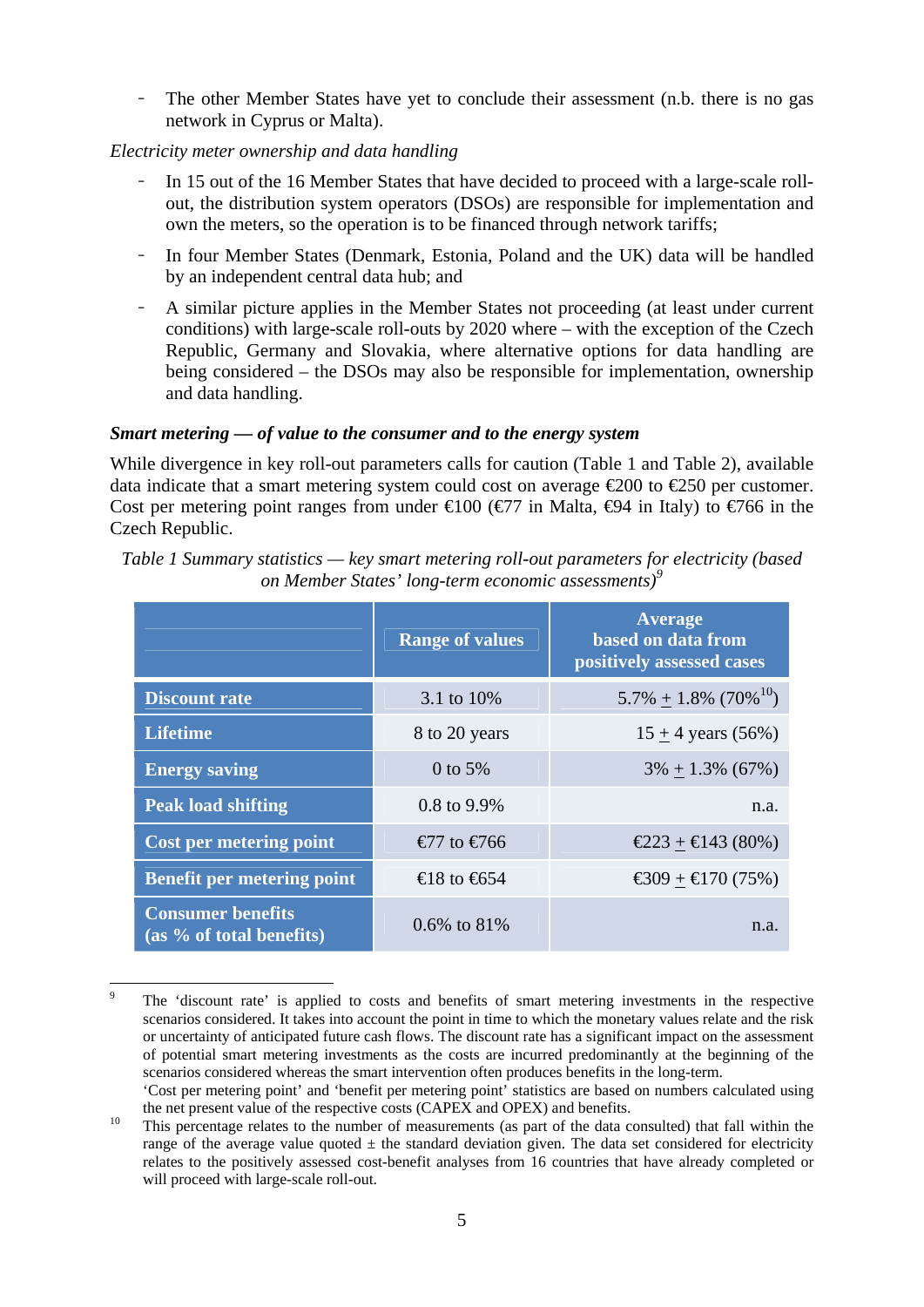|                                   | <b>Range of values</b> | <b>Average</b><br>based on all data                    |
|-----------------------------------|------------------------|--------------------------------------------------------|
| <b>Discount rate</b>              | 3.1 to 10%             | n.a.                                                   |
| <b>Lifetime</b>                   | 10 to 20 years         | 15 - 20 years $(75%)$                                  |
| <b>Energy saving</b>              | 0 to 7%                | $1.7\% + 1\%$ (55%)                                    |
| Cost per metering point           | €100 to €268           | € $200 + 65(65%)$                                      |
| <b>Benefit per metering point</b> | $€140$ to $€1000$      | $\text{\textsterling}60 + \text{\textsterling}0(80\%)$ |

<span id="page-5-0"></span>*Table 2 Summary statistics — key smart metering roll-out parameters for gas (based on Member States' long-term economic assessments)* 

Smart metering systems are expected to deliver an overall benefit per customer of  $\epsilon$ 60 for gas and €309 for electricity along with assumed energy savings of 3%. The latter range from 0% in the Czech Republic to 5% in Greece and Malta. Of the countries that have completed roll-outs, Finland and Sweden have indicated energy savings of the order of 1-3%, but no data were available for Italy.

#### *Smart metering with retail- and consumer- friendly functionalities at the heart of consumer-centric energy systems*

Intelligent metering systems to be deployed must be carefully designed, and therefore they should:

- be equipped with fit-for-purpose functionalities in line with standardisation and as proposed in Commission Recommendation  $2012/148/EU<sup>11</sup>$  in order to ensure technical and commercial interoperability, or ensure the possibility to add functionalities at a later stage;
- guarantee data privacy and security;
- enable demand response and other energy services to evolve; and
- support retail markets that deliver full benefits to consumers and the energy system.

In eight of the Member States proceeding with large-scale roll-out of smart metering for electricity by 2020, functionalities are reported to be fully as recommended in Recommendation 2012/148/EU.

The most challenging functionality to deliver relates to the frequency at which consumption data can be updated and made available to consumers and third parties on their behalf. This functionality will support direct feedback on costs to consumers, enable consumers to make informed choices on their consumption patterns and facilitate the development of new retail services and products. Seven of the Member States proceeding with large-scale roll-out of smart metering by 2020 and three of those not intending to roll-out do not comply with this functionality. If the smart metering system is not able to deliver this functionality, Member

 $11$ Commission Recommendation 2012/148/EU, OJ L 73, 13.3.2012, p.9; [http://eur-lex.europa.eu/legal-content/EN/ALL/?uri=CELEX:32012H0148.](http://eur-lex.europa.eu/legal-content/EN/ALL/?uri=CELEX:32012H0148)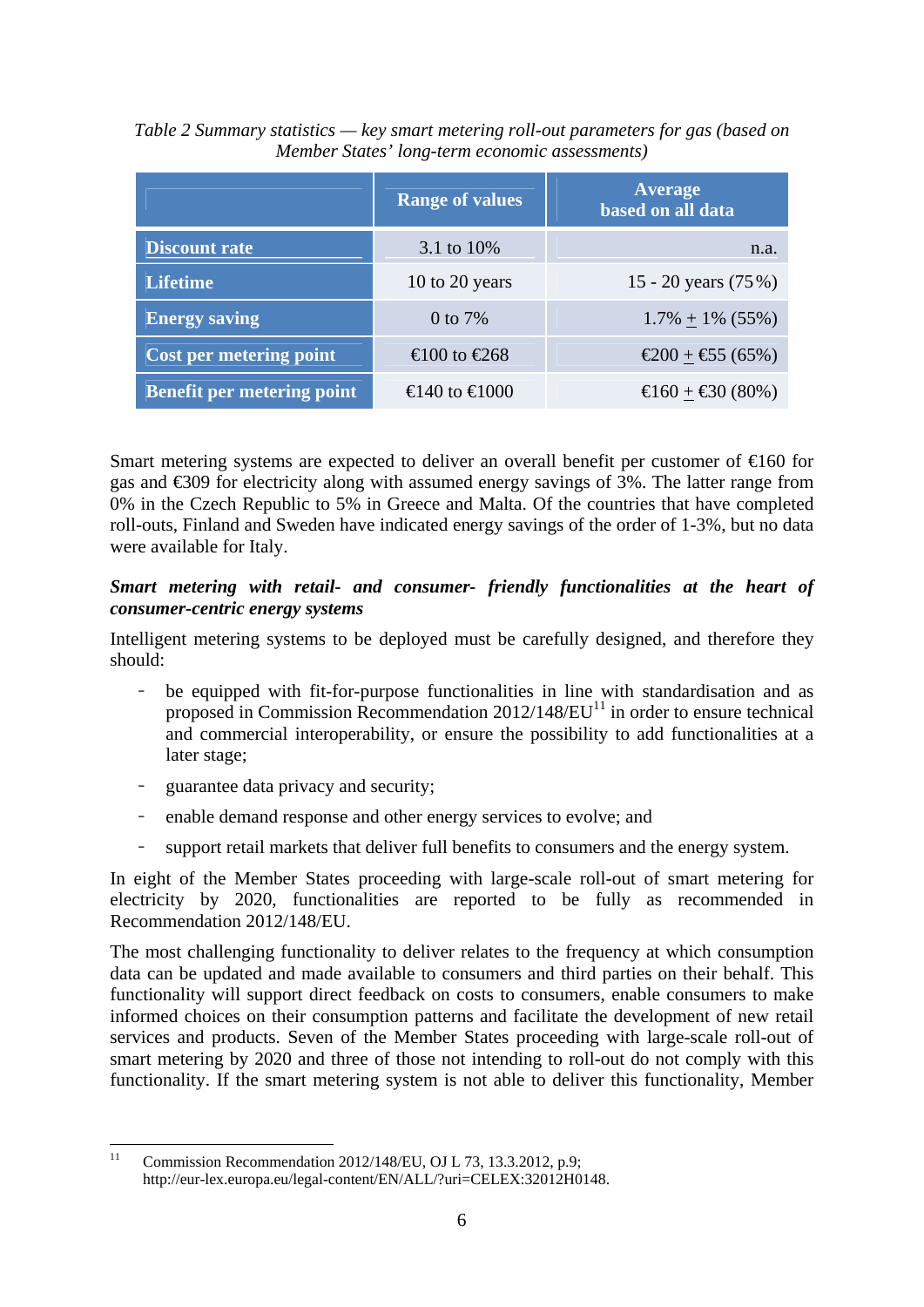States should ensure that this functionality can be added later, or that this functionality can be met through other arrangements.

There appears to be no direct link between the range of common minimum functionalities considered for the smart metering systems to be deployed and their overall cost. In other words, selecting fewer items from the set of common minimum functionalities does not necessarily translate into less expensive systems. In fact, the variation in 'cost per metering point' data across Member States indicates that the total investment is influenced far more by other parameters, including:

- starting conditions;
- local labour costs;
- geographical configurations;
- additional features beyond the minimum set of functionalities; and
- overall scenarios, discount rates and appraisal periods considered in the respective CBAs.

This makes a compelling case for adhering from the very beginning to the full set of common minimum functionalities. If the Member State's CBA does not support this approach, it is highly recommended that the systems to be deployed are at least capable of being upgraded so as to support 'smart' services and products in the future. Choosing a sub-optimal, inflexible, non-upgradeable system will ultimately lead to higher costs if, for instance, substantial alteration, or even complete replacement is needed soon after installation in response to market and consumer requirements.

At present, only a few Member States have laid down guidelines on the functional requirements of smart metering systems. The others leave analysis of the options to the parties responsible for the roll-out — in the majority of cases, the distribution system operators without setting clear incentives or requirements for functionality features that also benefit consumers.

## *Standards and safeguards for data protection and security — key to realising the full potential of smart metering in the EU*

The internal energy market needs to ensure protection of consumer privacy when providing access to data for running business processes. It therefore needs to ensure the right to consumers' protection of their personal data as guaranteed by Article 8 of the Charter. Work on this has so far identified the following privacy concerns:

- The risk of user profiling through high frequency data reading i.e. gathering sensitive information on the end-user's energy footprint; and
- Protection of and access to stored data in the light of privacy and confidentiality policies.

This report and its accompanying Staff Working Documents discuss issues related to the solutions developed by the market and relevant national authorities, as well as at European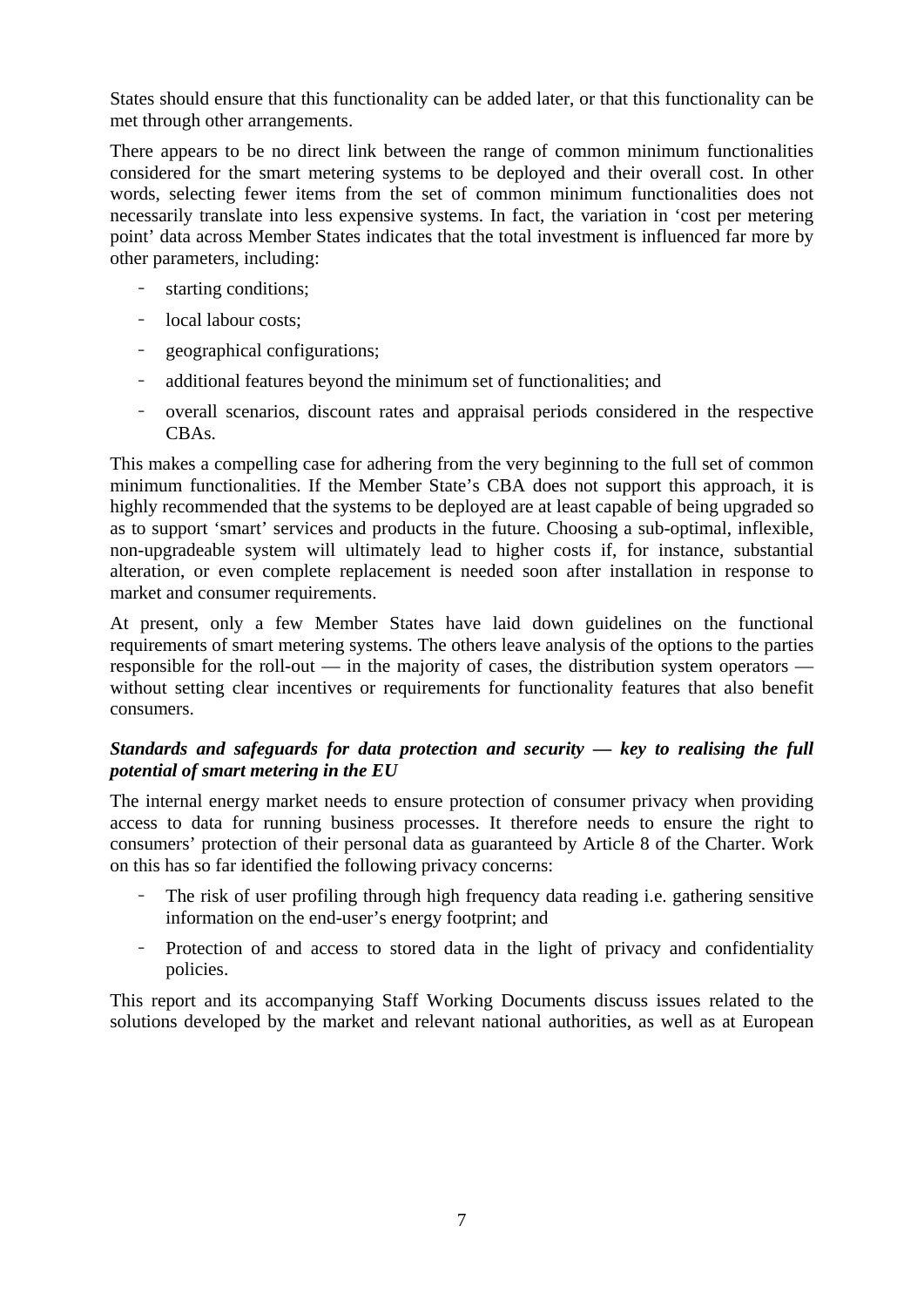level<sup>12</sup> on this aspect, and highlight the key role of standardisation<sup>13</sup> if the full potential of smart metering as a contribution to smart grids<sup>14</sup> is to be realised.

# Lessons learned from pilot programmes<sup>15</sup> and operational experience

Based on experiences acquired to date from completed or on-going pilot programmes, the following aspects should be borne in mind when planning the roll-out of smart metering:

- Capitalise on the smart metering infrastructure being rolled-out:
	- o use available **standards** and the **right set of functionalities** to ensure technical and commercial interoperability, guarantee data privacy and security, and deliver full benefits to consumers and the energy system; and
	- o assess the need for a specific **data privacy and security** framework, under national and EU legislation, prior to the roll-out;
- Get the **consumer on board** from the beginning of the process:
	- o set up a communication strategy and information campaign;
	- o earn consumer trust and confidence, for which it is crucial that consumers understand what data are transmitted, and giving them access to them;
	- o use metering data to feed information back to the customer and allow the development of new products and customer-oriented services; and
	- o stimulate consumers' involvement by providing them with appropriate, userfriendly tools and mechanisms for making choices, and attractive incentives to reward their participation;
- Devise measures to **incentivise** all stakeholders to speed up the development and uptake of smart metering products and services;
- Develop and implement regulations in good time or take measures to **give confidence** to utilities and network operators **to invest** in smart metering technology and developing related services; and
- Ensure that **lessons learned and best practices** from ongoing small-scale roll-outs or pilots are taken into account in the large-scale roll-out, particularly with respect to techno-economic issues, consumer involvement and the market development of smart metering services.

## *Limitations of the benchmarking*

Most key roll-out parameters available at this stage are based on projections and forecasts, as very few EU countries have completed their roll-outs, or got to an advanced stage. Care must

<sup>12</sup> European Data Protection Reform:

[h](http://ec.europa.eu/justice/newsroom/data-protection/news/120125_en.htm)ttp://ec.europa.eu/justice/newsroom/data-protection/news/120125\_en.htm.<br>
13 [M](http://ec.europa.eu/justice/newsroom/data-protection/news/120125_en.htm)/490 Smart Grids standardisation; CEN/CENELEC/ETSI related smart grids work;

[http://www.cencenelec.eu/standards/Sectors/SustainableEnergy/Management/SmartGrids/Pages/default.aspx.](http://www.cencenelec.eu/standards/Sectors/SustainableEnergy/Management/SmartGrids/Pages/default.aspx) 14 [The European Smart Grid Task Force defines Smart Grids as electricity networks that can efficien](http://www.cencenelec.eu/standards/Sectors/SustainableEnergy/Management/SmartGrids/Pages/default.aspx)tly

integrate the behaviour and actions of all users connected to it — generators, consumers and those that do both — in order to ensure an economically efficient, sustainable power system with low losses and high quality and security of supply and safety;

http://ec.europa.eu/energy/gas\_electricity/smartgrids/doc/expert\_group1.pdf.<br>
Smart Grid projects in Europe: Lessons learned and current developments —2012 update European Commission, 2013; http://ses.jrc.ec.europa.eu/jrc-scientific-and-policy-report2013;

European Smart Metering Landscape Report, Smart Regions Deliverable 2.1, Austrian Energy Agency (AEA), 2012; [http://www.smartregions.net/default.asp?sivuID=26927.](http://www.smartregions.net/default.asp?sivuID=26927)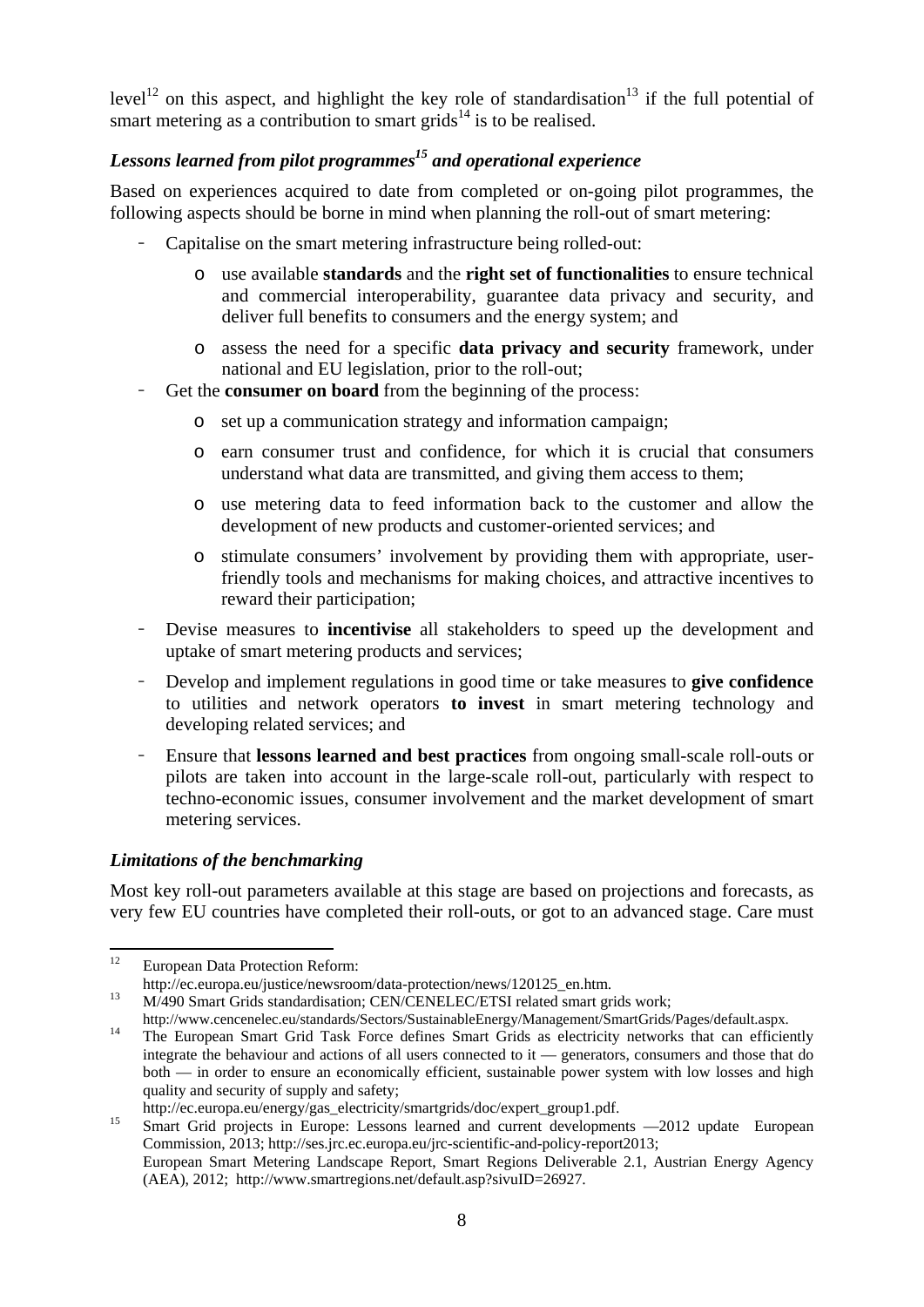therefore be taken in interpreting the results of the comparative analysis presented here. As shown in [Table 1](#page-4-0) an[d Table 2,](#page-5-0) key assumptions and values diverge. This may reflect different local realities and starting conditions, and the inclusion of additional features in the smart metering systems considered (adds-on, functionalities beyond the minimum recommended, etc.) but also methodological differences (discount rate applied, appraisal period, etc.).

The benefits for consumers, apart from more accurate billing information, are difficult to assess, as they depend on consumers' actual involvement (e.g. in demand response) and on incentives such as differentiated pricing systems.

In some cases, comprehensive data allowing for clear-cut conclusions are lacking. For instance, at the time of the present analysis and writing, four Member States had yet to communicate their CBA data. Substantial data on system functionalities are also lacking.

## *Next steps and way forward*

The main findings of this report particularly with respect to market, key stakeholders relationships and data handling implications of smart metering will be fed into the *Retail Energy Market Initiative* which is currently under development.

Member State authorities considering next steps in the deployment of smart metering are advised to reflect upon a number of issues as presented below. These are largely based on lessons learned and experience acquired to date from ongoing or completed operations.

#### *Consumers' trust and confidence*

An intensive communication effort is required to help consumers understand their rights, the benefits of installing smart meters and participating in demand response programmes. Consumers should be informed about the functionalities, what data will be collected, and what these data will be used for.

## *An innovative energy services market*

Regulation should facilitate the creation of value for consumers and the energy system as a whole through smart metering, and promote an innovative energy services market. Measures should be devised to provide incentives for all stakeholders involved to ensure the quick development of smart metering products and services so as to speed up their uptake. The Internal Energy Market (IEM) Communication<sup>16</sup> asked Member States to produce action plans which reflect how to modernise the grid, including rules and obligations for DSOs, synergies with the ICT sector and promotion of demand response and dynamic prices.

## *Data protection*

It is advisable, prior to roll-out, to assess the need for a specific data privacy and security framework under national and EU legislation. Furthermore, high level of personal data protection must remain a central concern in the development of smart standards.

## *Data handling*

Particular emphasis should be placed on:

- the implications for DSOs' regulated roles, incentives and obligations;
- fostering more dynamic competition in retail through market rules allowing dynamic pricing; and
- exploring possibilities in data management and synergies with the ICT sector.

 $16$ COM(2012)663.